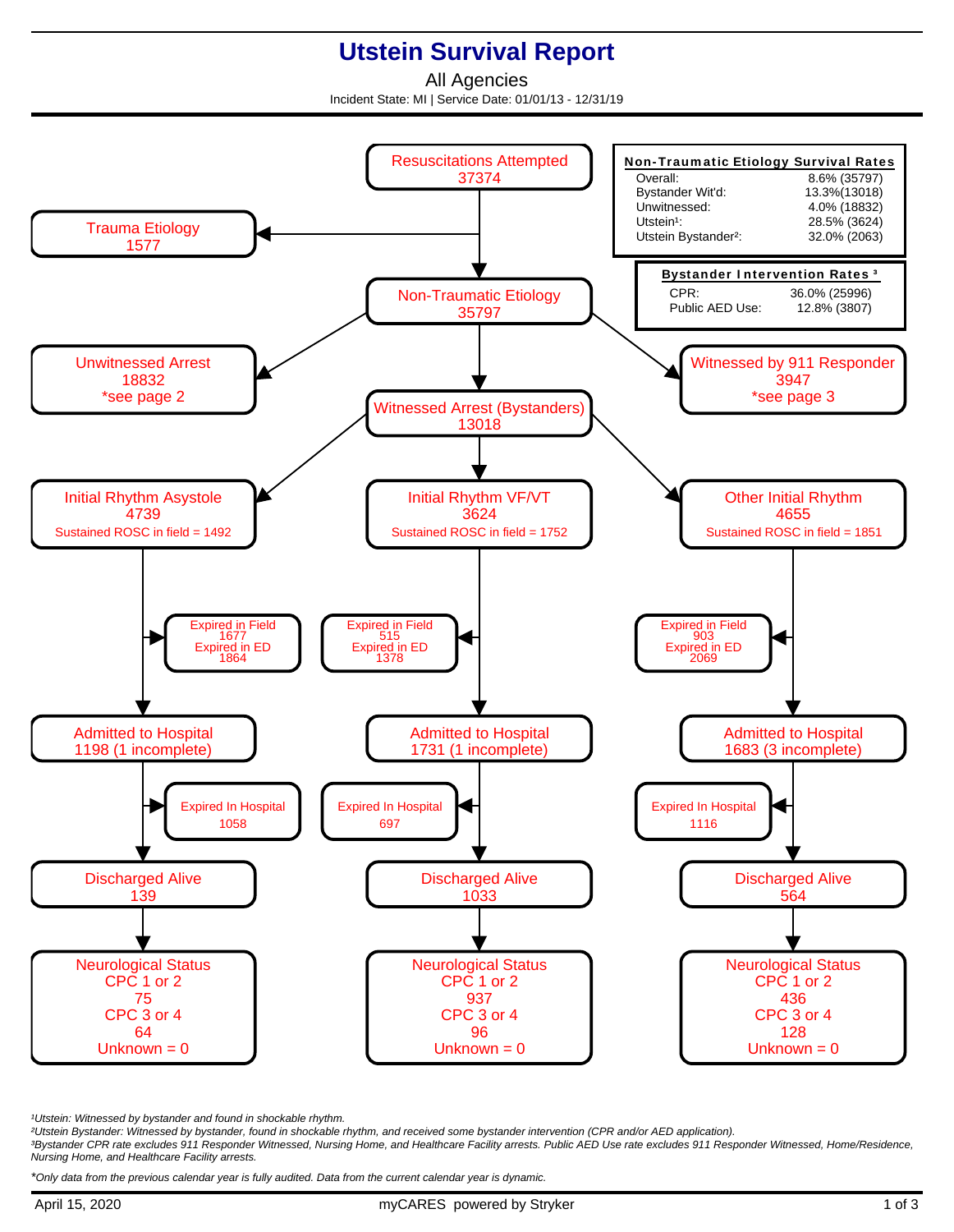## **Utstein Survival Report**

All Agencies Incident State: MI | Service Date: 01/01/13 - 12/31/19